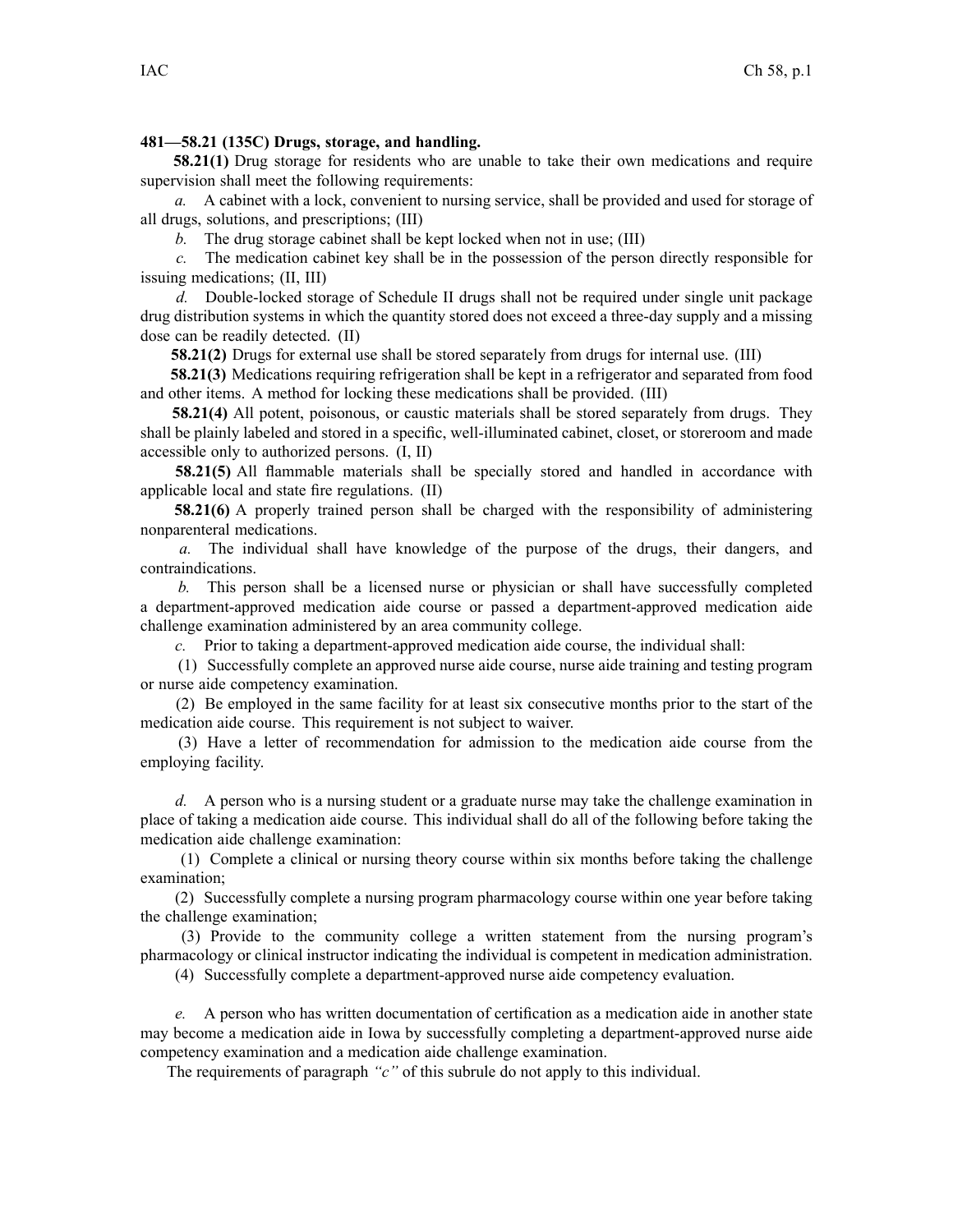**58.21(7)** Unless the unit dose system is used, the person assigned the responsibility of medication administration must complete the procedure by personally preparing the dose, observing the actual act of swallowing the oral medication, and charting the medication. (II) In facilities where the unit dose system is used, the person assigned the responsibility must complete the procedure by observing the actual act of swallowing the medication and charting the medication. Medications shall be prepared on the same shift of the same day that they are administered, (II) unless the unit dose system is used.

**58.21(8)** An accurate written record of medications administered shall be made by the individual administering the medication. (III)

**58.21(9)** Records shall be kept of all Schedule II drug medications received and dispensed in accordance with the controlled drug and substance Act. (III)

**58.21(10)** Any unusual resident reaction shall be reported to the physician at once. (II)

**58.21(11)** A policy shall be established by the facility in conjunction with <sup>a</sup> licensed pharmacist to govern the distribution of prescribed medications to residents who are on leave from the facility. (III)

*a.* Medication may be issued to residents who will be on leave from <sup>a</sup> facility for less than 24 hours. Notwithstanding the prohibition against paper envelopes in 58.21(14)*"a,"* non-child-resistant containers may be used. Each container may hold only one medication. A label on each container shall indicate the date, the resident's name, the facility, the medication, its strength, dose, and time of administration.

*b.* Medication for residents on leave from <sup>a</sup> facility longer than 24 hours shall be obtained in accordance with requirements established by the Iowa board of pharmacy examiners.

*c.* Medication distributed as above may be issued only by <sup>a</sup> nurse responsible for administering medication. (I, II, III)

**58.21(12)** Emergency medications. A nursing facility shall provide emergency medications pursuan<sup>t</sup> to the following requirements: (III)

*a.* Prescription drugs as well as nonprescription items must be prescribed or approved by the physician, in consultation with the pharmacist, who provides emergency service to the facility; (III)

*b.* The emergency medications shall be stored in an accessible place; (III)

*c.* A list of the emergency medications and quantities of each item shall be maintained by the facility; (III)

*d.* The container holding the emergency medications shall be closed with <sup>a</sup> seal which may be broken when drugs are required in an emergency or for inspection; (III)

*e.* Any item removed from the emergency medications shall be replaced within 48 hours; (III)

*f.* A permanen<sup>t</sup> record shall be kept of each time the emergency medications are used; (III)

*g.* The emergency medicationsshall be inspected by <sup>a</sup> pharmacist at least once every three months to determine the stability of items. (III)

**58.21(13)** Drug handling.

*a.* Bulk supplies of prescription drugs shall not be kept in <sup>a</sup> nursing facility unless <sup>a</sup> licensed pharmacy is established in the facility under the direct supervision and control of <sup>a</sup> pharmacist. (III)

*b.* Inspection of drug storage condition shall be made by the health service supervisor and <sup>a</sup> registered pharmacist not less than once every three months. The inspection shall be verified by <sup>a</sup> repor<sup>t</sup> signed by the nurse and pharmacist and filed with the administrator. The repor<sup>t</sup> shall include, but not be limited to, certifying absence of the following: expired drugs, deteriorated drugs, improper labeling, drugs for which there is no current physician's order, and drugs improperly stored. (III)

*c.* If the facility permits licensed nurses to dilute or reconstitute drugs at the nursing station, distinctive supplementary labels shall be available for the purpose. The notation on the label shall be so made as to be indelible. (III)

*d.* Dilution and reconstitution of drugs and their labeling shall be done by the pharmacist whenever possible. If not possible, the following shall be carried out only by the licensed nurse:

(1) Specific directions for dilution or reconstitution and expiration date should accompany the drug; (III)

(2) A distinctive supplementary label shall be affixed to the drug container when diluted or reconstituted by the nurse for other than immediate use. (III) The label shall bear the following: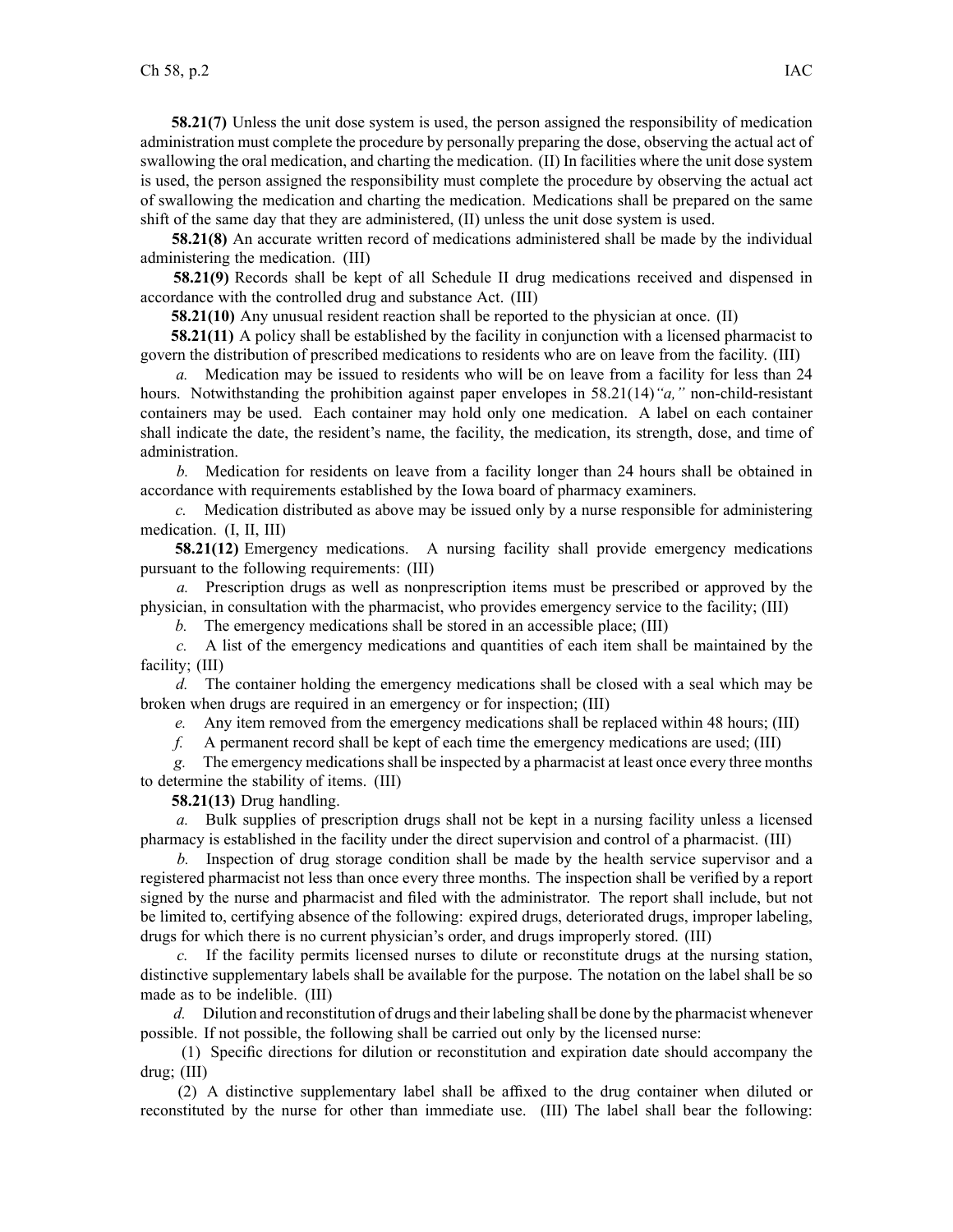resident's name, dosage and strength per unit/volume, nurse's name, expiration date, and date and time of dilution. (III)

## **58.21(14)** Drug safeguards.

*a.* All prescribed medications shall be clearly labeled indicating the resident's full name, physician's name, prescription number, name and strength of drug, dosage, directions for use, date of issue, and name and address and telephone number of pharmacy or physician issuing the drug. Where unit dose is used, prescribed medications shall, as <sup>a</sup> minimum, indicate the resident's full name, physician's name, name and strength of drug, and directions for use. Standard containers shall be utilized for dispensing drugs. Paper envelopes shall not be considered standard containers. (III)

*b.* Medication containers having soiled, damaged, illegible or makeshift labels, or medication samples shall be returned to the issuing pharmacist, pharmacy, or physician for relabeling or disposal. (III)

*c.* There shall be no medications or any solution in unlabeled containers. (II, III)

*d.* The medications of each resident shall be kept or stored in the originally received containers. (II, III)

*e.* Labels on containers shall be clearly legible and firmly affixed. No label shall be superimposed on another label of <sup>a</sup> drug container. (II, III)

*f.* When <sup>a</sup> resident is discharged or leaves the facility, the unused prescription shall be sent with the resident or with <sup>a</sup> legal representative only upon the written order of <sup>a</sup> physician. (III)

*g.* Unused prescription drugs prescribed for residents who are deceased shall be returned to the supplying pharmacist. (III)

*h.* Prescriptions shall be refilled only with the permission of the attending physician. (II, III)

*i.* No medications prescribed for one resident may be administered to or allowed in the possession of another resident. (II)

*j.* Instructions shall be requested of the Iowa board of pharmacy examiners concerning disposal of unused Schedule II drugs prescribed for residents who have died or for whom the Schedule II drug was discontinued. (III)

*k.* There shall be <sup>a</sup> formal routine for the proper disposal of discontinued medications within <sup>a</sup> reasonable but specified time. These medications shall not be retained with the resident's current medications. Discontinued drugs shall be destroyed by the responsible nurse with <sup>a</sup> witness and <sup>a</sup> notation made to that effect or returned to the pharmacist for destruction or resident credit. Drugs listed under the Schedule II drugs shall be disposed of in accordance with the provisions of the Iowa board of pharmacy examiners. (II, III)

*l.* All medication orders which do not specifically indicate the number of doses to be administered or the length of time the drug is to be administered shall be stopped automatically after <sup>a</sup> given time period. The automatic stop order may vary for different types of drugs. The physician, in consultation with the pharmacist serving the home, shall institute policies and provide procedures for review and endorsement of stop orders on drugs. This policy shall be conveniently located for personnel administering medications. (II, III)

*m.* No resident shall be allowed to keep possession of any medications unless the attending physician has certified in writing on the resident's medical record that the resident is mentally and physically capable of doing so. (II)

*n.* Residents who have been certified in writing by the physician as capable of taking their own medications may retain these medications in their bedroom, but locked storage must be provided. (II)

*o.* No medications or prescription drugs shall be administered to <sup>a</sup> resident without <sup>a</sup> written order signed by the attending physician. (II)

*p.* A qualified nurse shall:

(1) Establish <sup>a</sup> medication schedule system which identifies the time and dosage of each medication prescribed for each resident, is based on the resident's desired routine, and is approved by the resident's physician. (II, III)